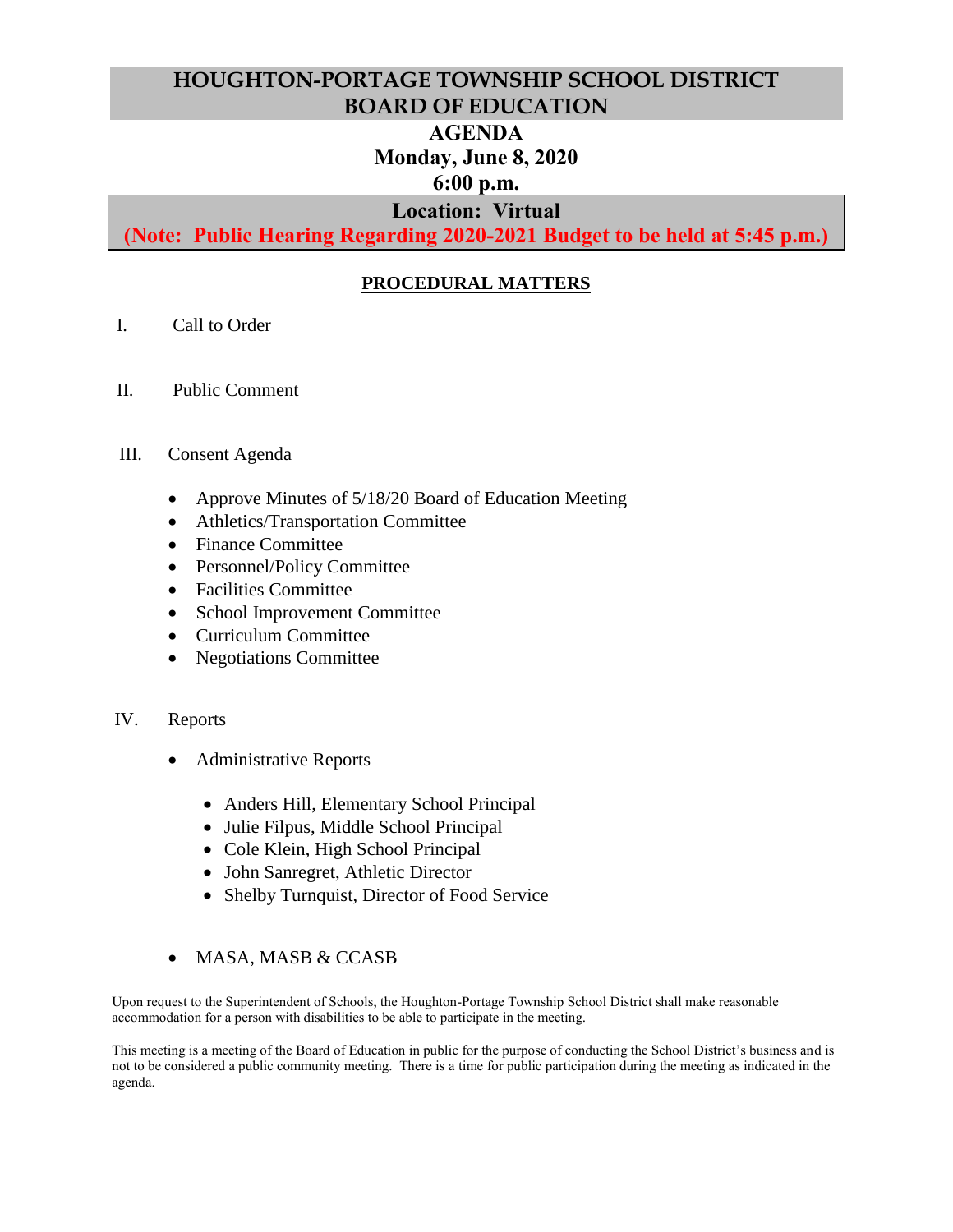#### V. Discussion Items

- 1. 2020-21 Breakfast and Lunch Prices
- 2. 2019-20 and 2020-21 School Year Budgets

### VI. Action Items

- 1. Resolution Certifying Millage to be Spread
- 2. Resolution to Borrow for Operations
- 3. Resolution to Amend the 2019-20 Budget
- 4. Resolution to Approve the 2020-21 Budget
- 5. Michigan High School Athletic Association ("MHSAA") Membership Resolution
- 6. 2020-21 Breakfast and Lunch Prices
- 7. Resolution to Layoff Teacher
- VII. Adjournment

Upon request to the Superintendent of Schools, the Houghton-Portage Township School District shall make reasonable accommodation for a person with disabilities to be able to participate in the meeting.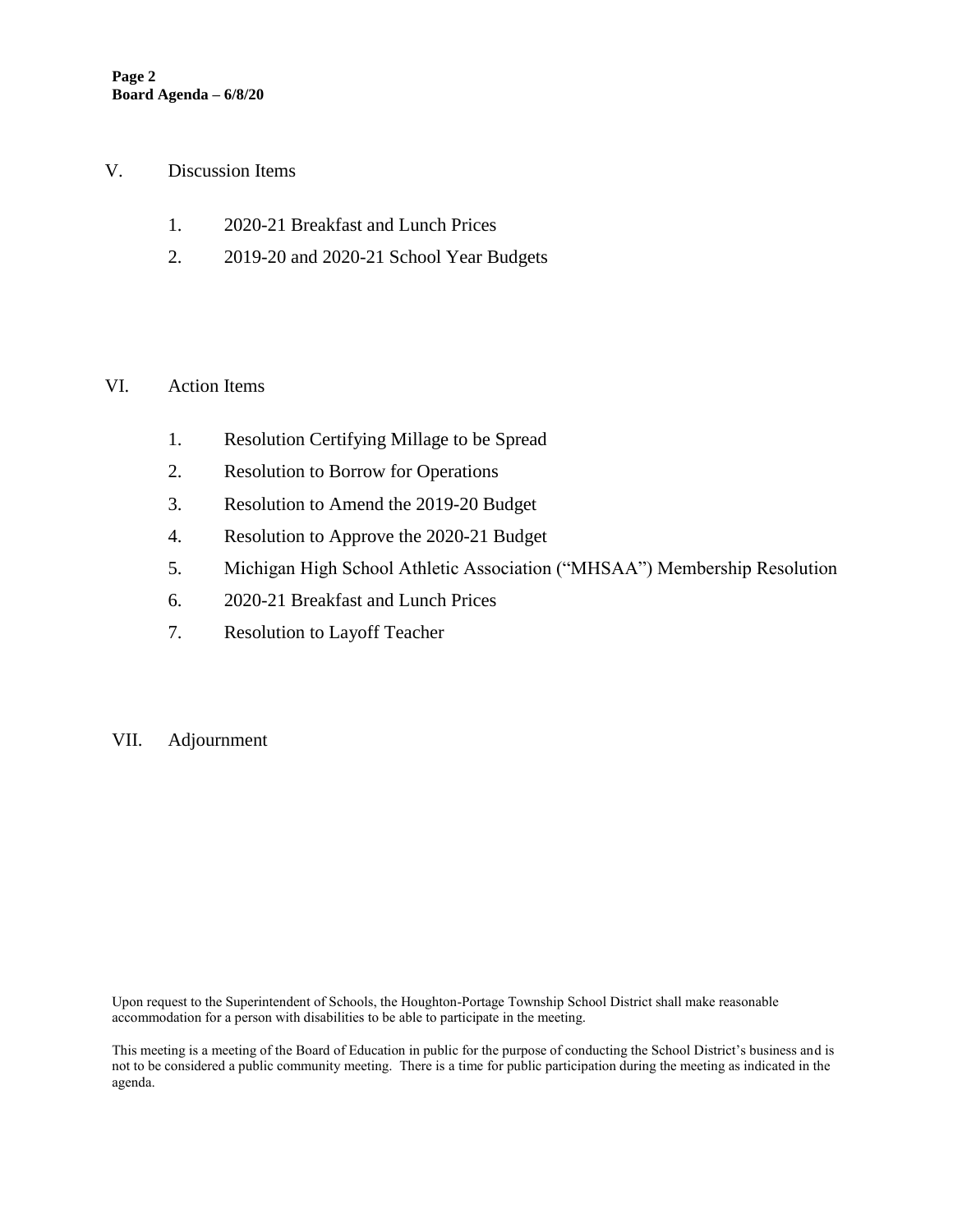### **DISCUSSION ITEMS**

#### **1. 2020-21 Breakfast and Lunch Prices**

At the time of the meeting, Shelby Turnquist will discuss our intent to raise breakfast and lunch prices by \$.25 for students. Meals will be as follows:

Breakfast K-12 - \$2.00 Adult Breakfast - \$2.50 - \$3.00 Elem. Lunch - \$2.75 - \$3.00 MS/HS Lunch - \$3.00 - \$3.25

#### **2. 2019-20 and 2020-21 School Year Budgets**

At the time of the meeting, our Business Manager, Sara Marcotte, will discuss the current budget, and the Superintendent will address budget concerns for the 2020-21 school year.

#### **ACTION ITEMS**

#### **1. Resolution Certifying Millage to be Spread**

The Superintendent will present a resolution which will state, in part, that the school district levy and collect taxes during the 2020-21 fiscal year, equivalent to 17.5845 operating mills and 9.64 mills for debt retirement. Additional information will be provided at the Board meeting.

#### **2. Resolution to Borrow for Operations**

At the time of the Board meeting, the Business Manager will recommend the borrowing of \$1,200,000 dollars for operational purposes for the fiscal year 2020-21. This amount is consistent with the past borrowing practices.

Upon request to the Superintendent of Schools, the Houghton-Portage Township School District shall make reasonable accommodation for a person with disabilities to be able to participate in the meeting.